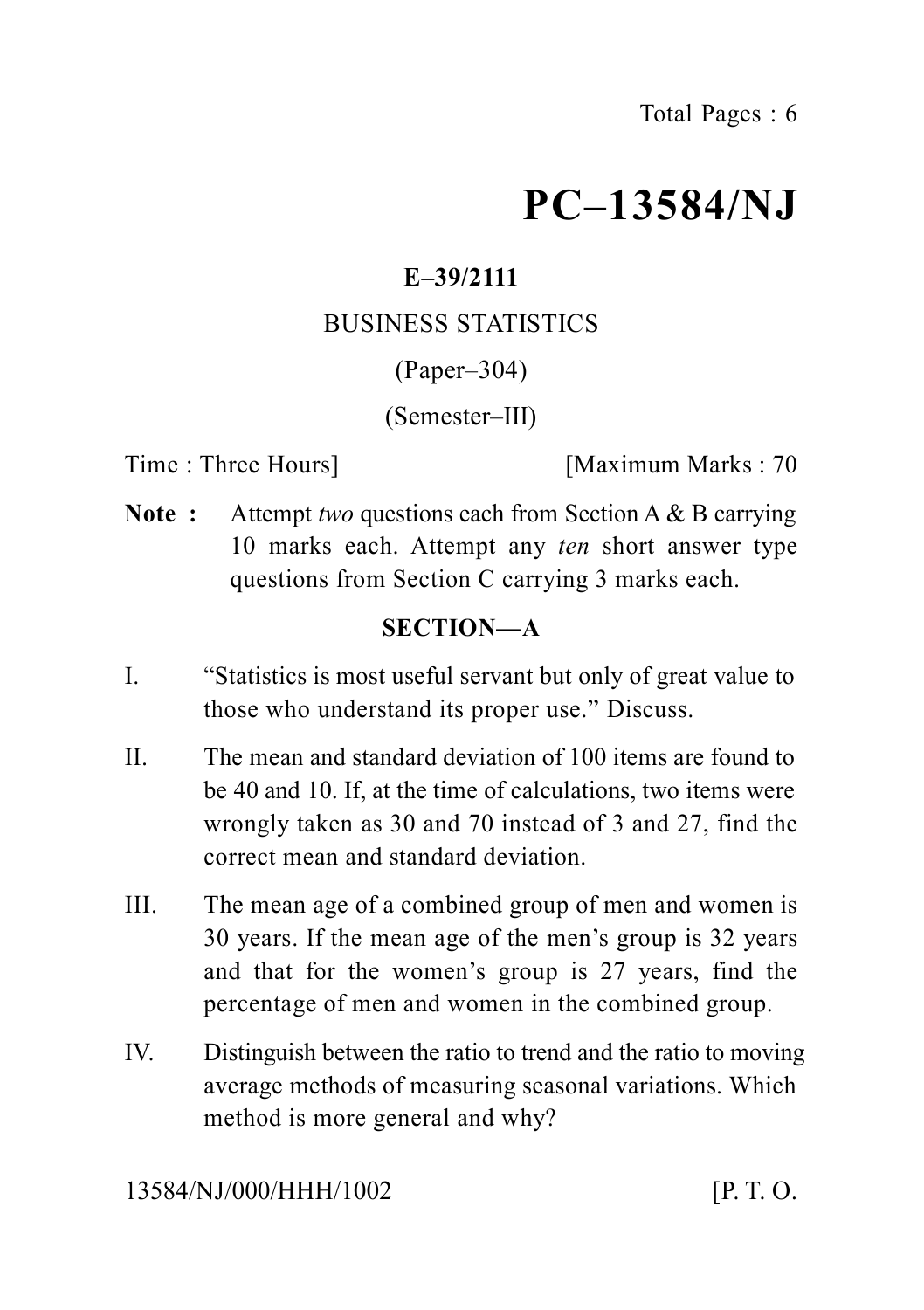#### **SECTION—B**

- V. The coefficient of rank correlation of the marks obtained by 10 students in biology and chemistry was found to be 0.8. It was later discovered that the difference in ranks in the two subjects obtained by one of the students was wrongly taken as 2 instead of 5. Find the correct value of coefficient of correlation.
- VI. The following table gives the marks of ten students in economics (X) and statistics (Y). Compute the appropriate regression equation to estimate the marks in statistics of a student who scored 65 marks in economics :

| $X: 54$ 50 63 65 50 65 54 55 61 60 |  |  |  |  |  |
|------------------------------------|--|--|--|--|--|
| $Y: 65$ 58 78 72 62 72 60 63 66 70 |  |  |  |  |  |

- VII. "Index numbers are used to measure the change in some magnitude that is not capable of being directly observed." Examine the statement.
- VIII. Discuss the various types of forecasting methods and their importance.

#### **SECTION—C**

#### **(Compulsory Question)**

- IX. Write short notes on any *ten* :
	- 1. Statistics.
	- 2. Range.
	- 3. Harmonic mean.

#### 13584/NJ/000/HHH/1002 2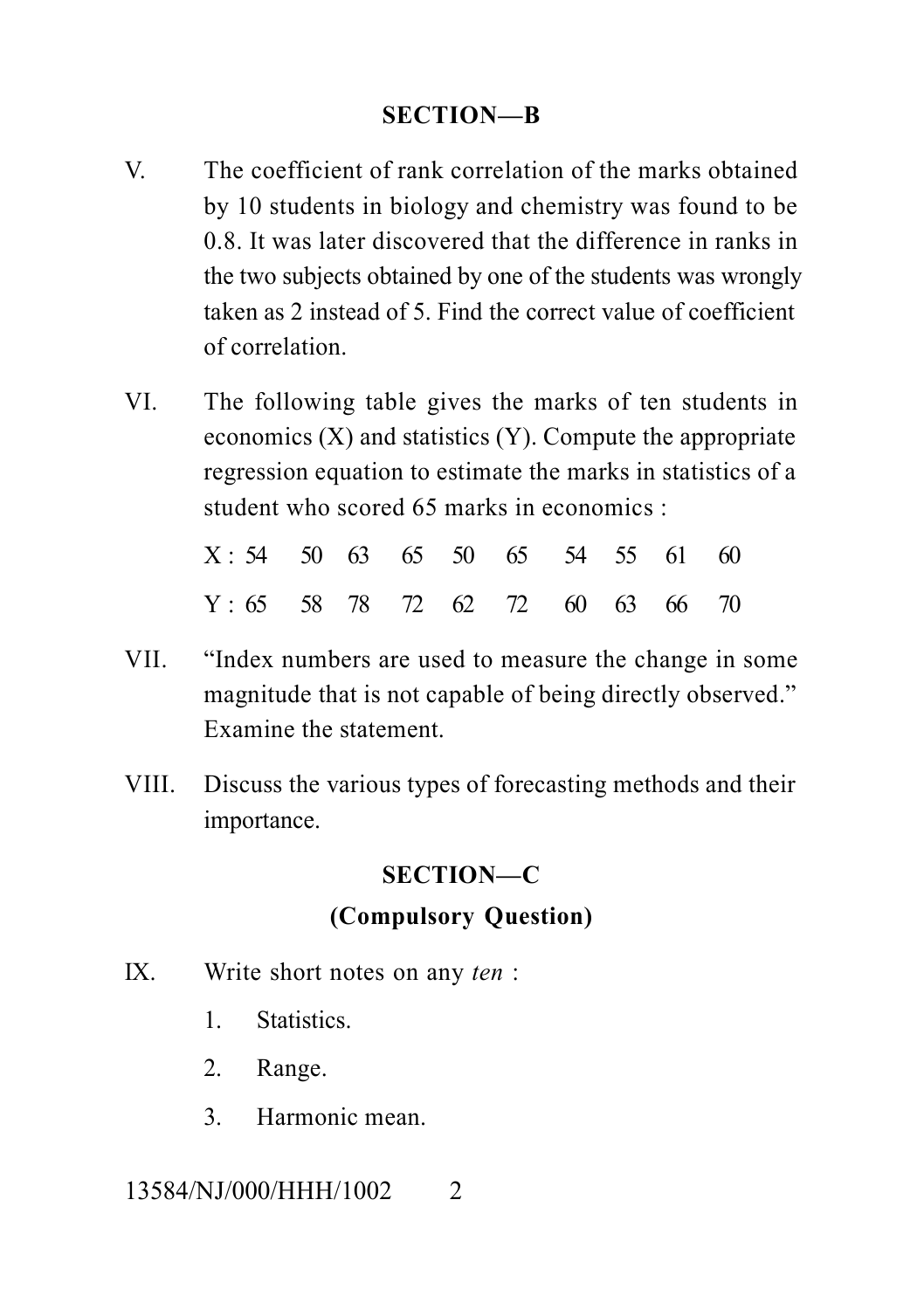- 4. Mean deviation.
- 5. Cause of variations in time series.
- 6. Index number.
- 7. Correlation.
- 8. Spearman's Rank Correlation.
- 9. Regression equation of Y on X.
- 10. Forecasting methods.
- 11. Forecasting demand.
- 12. Method of Least Squares.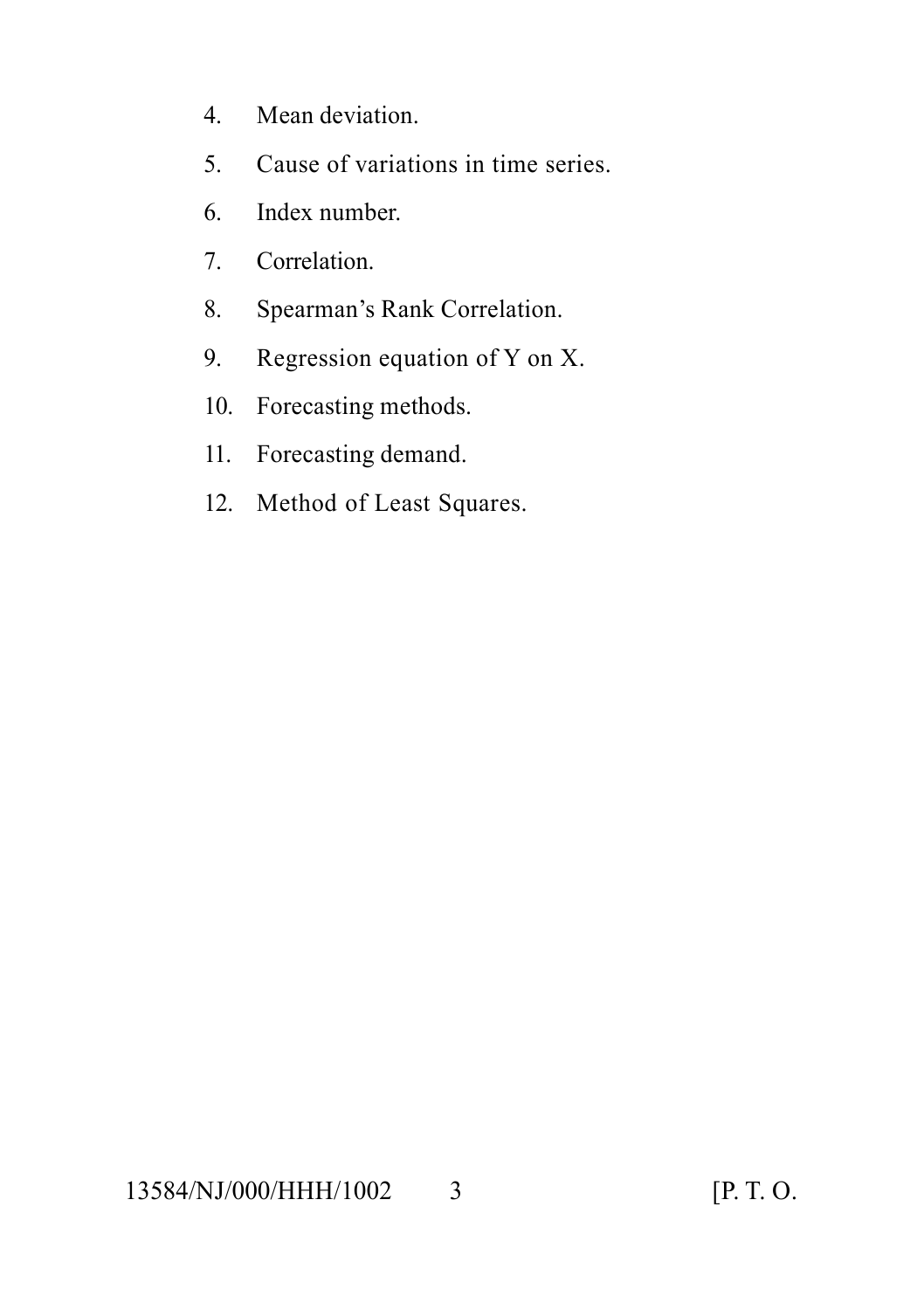#### **PUNJABI VERSION**

ਨੋਟ : ਭਾਗ A ਅਤੇ B ਵਿਚੋਂ *ਦੋ-ਦੋ* ਪੁਸ਼ਨ ਕਰੋ। ਹਰੇਕ ਪੁਸ਼ਨ ਦੇ 10 ਅੰਕ ਹਨ। ਭਾਗ  $C$  ਵਿਚਲੇ ਕੋਈ *ਦਸ* ਸੰਖੇਪ ਉੱਤਰ ਵਾਲੇ ਪਸ਼ਨ ਕਰੋ। ਹਰੇਕ ਪਸ਼ਨ ਦੇ 3 ਅੰਕ ਹਨ।

#### **ਭਾਗ—** $A$

- "ਅੰਕੜਾ ਵਿਗਿਆਨ ਬਹਤ ਲਾਭਕਾਰੀ ਸੇਵਾਦਾਰ ਹੈ ਪਰੰਤ ਇਹ  $\mathbf{I}$ ਉਨ੍ਹਾਂ ਲਈ ਹੀ ਕੀਮਤੀ ਹੈ ਜਿਹੜੇ ਇਸ ਦੀ ਸਹੀ ਵਰਤੋਂ ਕਰਨ ਦੀ ਸੋਝੀ ਰਖਦੇ ਹਨ।" ਜਰਜ਼ਾ ਕਰੋ।
- $100$  ਆਈਟਮਾਂ ਦਾ ਮੱਧਮਾਨ ਅਤੇ ਮਾਣਕ ਵਿਚਲਣ 40 ਅਤੇ  $10$  $\Pi$ ਹੈ। ਅੰਕਲਣ ਸਮੇਂ ਪਤਾ ਲਗਾ ਕਿ ਦੋ ਆਈਟਮਾਂ 3 ਅਤੇ 27 ਦੀ ਥਾਂ 30 ਅਤੇ 70 ਹੋਣ ਦੀ ਗੁਲਤੀ ਲਗੀ ਸੀ। ਸਹੀ ਮੱਧਮਾਨ ਅਤੇ ਮਾਣਕ ਵਿਚਲਣ ਦਾ ਪਤਾ ਲਾਓ।
- ਇਸਤਰੀਆਂ ਪਰਸ਼ਾਂ ਦੇ ਇਕ ਗਰੱਪ ਦੀ ਉਮਰ ਦਾ ਮੱਧਮਾਨ 30  $III$ ਸਾਲ ਹੈ। ਜੇ ਪਰਸ਼ਾਂ ਦੇ ਗਰੱਪ ਦੀ ਮੱਧਮਾਨੀ ਉਮਰ 32 ਸਾਲ ਅਤੇ ਇਸਤਰੀਆਂ ਦੀ 27 ਸਾਲ ਹੋਵੇ ਤਾਂ ਗਰੱਪ ਵਿਚ ਇਸਤਰੀਆਂ ਪਰਸ਼ਾਂ ਦੀ ਪਤੀਸ਼ੱਤ ਗਿਣਤੀ ਦਾ ਪਤਾ ਲਾਓ।
- ਅਨਪਾਤ ਅਤੇ ਪਵਿਰਤੀ ਵਿਚਲਾ ਅੰਤਰ ਸਪਸ਼ਟ ਕਰੋ ਅਤੇ  $\mathbf{I}$ ਮੌਸਮੀ ਬਦਲਾਓ ਮਾਪਣ ਲਈ ਅਨਪਾਤ ਅਤੇ ਮਵਿੰਗ ਔਸਤ ਵਿਜ਼ਲਾ ਅੰਤਰ ਦਰਜ ਕਰੋ। ਕਿਹਤੀ ਵਿਧੀ ਵਧੇਰੇ ਸਾਧਾਰਣ ਹੈ? ਕਾਰਨ ਲਿਖੋ।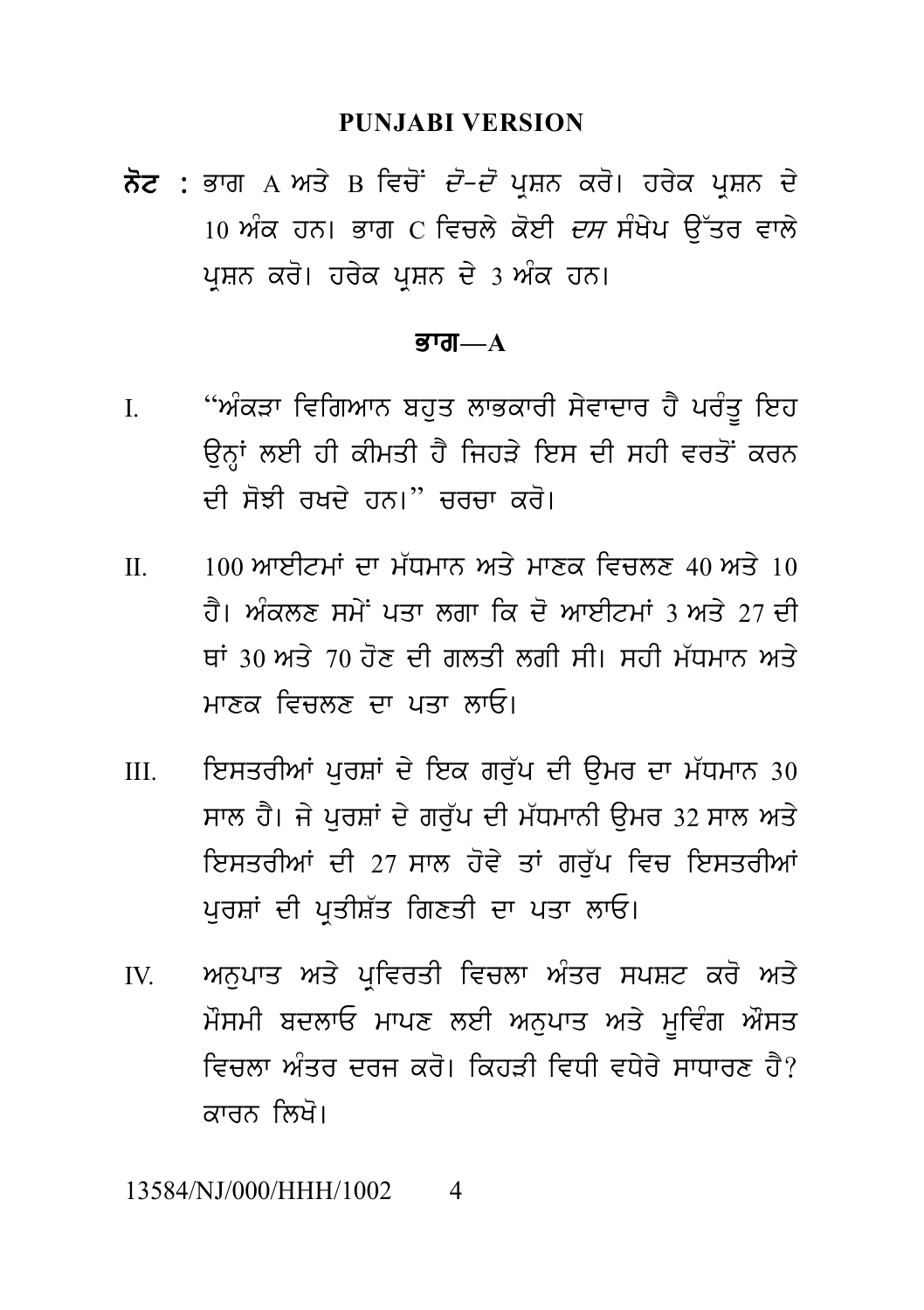- $\mathbf{V}$ The coefficient of rank correlation of the marks obtained by 10 students in biology and chemistry was found to be 0.8 It was later discovered that the difference in ranks in the two subjects obtained by one of the students was wrongly taken as 2 instead of 5 Find the correct value of coefficient of correlation
- **VI** The following table gives the marks of ten students in economics  $(X)$  and statistics  $(Y)$ . Compute the appropriate regression equation to estimate the marks in statistics of a student who scored 65 marks in economics.

| $X: 54$ 50 63 65 50 65 54 55 61 60 |  |  |  |  |  |
|------------------------------------|--|--|--|--|--|
| $Y: 65$ 58 78 72 62 72 60 63 66 70 |  |  |  |  |  |

- ''ਇੰਡੈਕਸ ਨੰਬਰ ਕਿਸੇ ਮੈਗਨੀਚੁਡ ਵਿਚ ਅਜਿਹਾ ਪਰਿਵਰਤਨ VII. ਮਾਪਣ ਲਈ ਵਰਤੇ ਜਾਂਦੇ ਹਨ. ਜਿਸ ਦਾ ਸਿੱਧਾ ਨਿਰੀਖਣ ਕਰਨਾ ਸੰਭਵ ਨਹੀਂ ਹੰਦਾ।'' ਇਸ ਕਥਨ ਦੀ ਪਰਖ ਕਰੋ।
- ਪੂਰਵ ਘੋਸ਼ਣਾ ਦੀਆਂ ਵਿਭਿੰਨ ਵਿਧੀਆਂ ਦੀ ਇਨ੍ਹਾਂ ਦੇ ਮਹੱਤਵ ਨਾਲ VIII. ਜਰਜਾ *ਕ*ਰੋ।

#### <u>ब्राता—C</u>

# (ਲਾਜ਼ਮੀ ਪਸ਼ਨ)

- ਕਿਸੇ *ਦਸ* 'ਤੇ ਸੰਖੇਪ ਨੋਟ ਲਿਖੋ ·  $\overline{X}$ 
	- । ਅੰਕਤਾ ਵਿਗਿਆਨ।

#### 13584/NJ/000/HHH/1002  $\varsigma$

 $[P, T, O]$